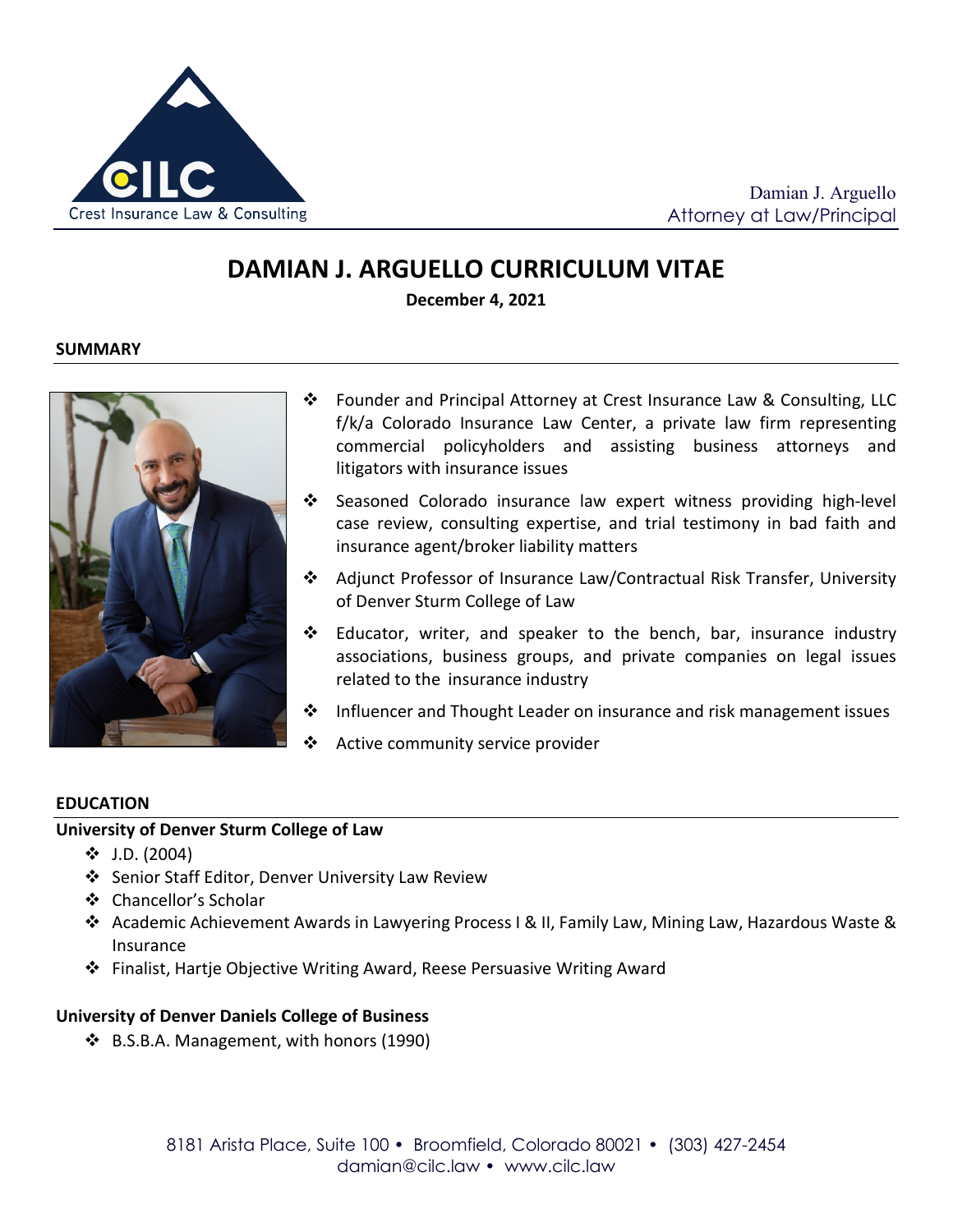#### **TEACHING EXPERIENCE**

- Adjunct Professor, University of Colorado Law School, Insurance Law (June 2020 Present)
- Adjunct Professor, University of Denver Sturm College of Law, Insurance Law (2018 Present)
- University of Denver Sturm College of Law, Guest Instructor, Insurance (2006-Present)
- Professional Independent Insurance Agents of Colorado, Errors & Omissions Risk Management  $(2009 - 2015)$
- $\div$  Education in Progress, Instructor, Errors & Omissions Risk Management, Ethics (2013 2014)
- Faculty member, National Alliance for Insurance Education & Research (2005 2008)

### **PROFESSIONAL EXPERIENCE**

**Crest Insurance Law & Consulting f/k/a Colorado Insurance Law Center**, Broomfield, CO (2017 – Present) *Principal Attorney*

- $\clubsuit$  Counsel commercial policyholders concerning insurance coverage and contractual risk transfer matters, including performing insurance due diligence in transactions, negotiating and drafting contractual risk transfer provisions including indemnity language and insurance coverage requirements, advising concerning compliance with insurance requirements, preparing coverage opinions, assisting with insurance agent/broker selection, conducting risk management/insurance program audits, preparing on insurance portfolio marketing and bid specifications, and conducting claims reviews and audits
- Represent policyholders in insurance coverage disputes, including litigation in trial and appellate courts
- Serve as independent coverage counsel (a/k/a personal counsel or *Cumis* counsel) in lawsuits involving coverage issues such as defense provided under a reservation of rights or exposure to judgment in excess of limits
- $\clubsuit$  Co-counsel with business attorneys and litigators concerning insurance coverage issues
- $\dots$  Provide consulting and testifying expert witness services concerning insurance coverage, bad faith, and insurance agent/broker liability
- $\clubsuit$  Provide insurance education, articles, and presentations to the bench, bar, insurance industry associations, business groups, and private companies on legal issues related to the insurance industry

### **Levin Sitcoff PC**, Denver, CO (2016 –2018)

*Of Counsel*

 $\clubsuit$  Represent commercial and individual policyholders at insurance coverage litigation boutique law firm, including litigating and negotiating insurance coverage disputes and serving as personal counsel in litigated matters involving insurance coverage issues

# **Davis Graham & Stubbs**, **LLP**, Denver, CO (2003 – 2016)

*Partner (2012 – 2016); Associate (2004 – 2011); Summer Associate/Law Clerk (2003 – 2004)*

- ❖ Co-Led DGS Insurance & Risk Management Practice Group
- Represented and counseled commercial policyholders in insurance coverage matters, including litigating and negotiating insurance coverage disputes, performing insurance due diligence in transactions, prospectively negotiating insurance policy language, coordinating insurance and contractual provisions, and serving as personal counsel in litigated matters involving insurance coverage issues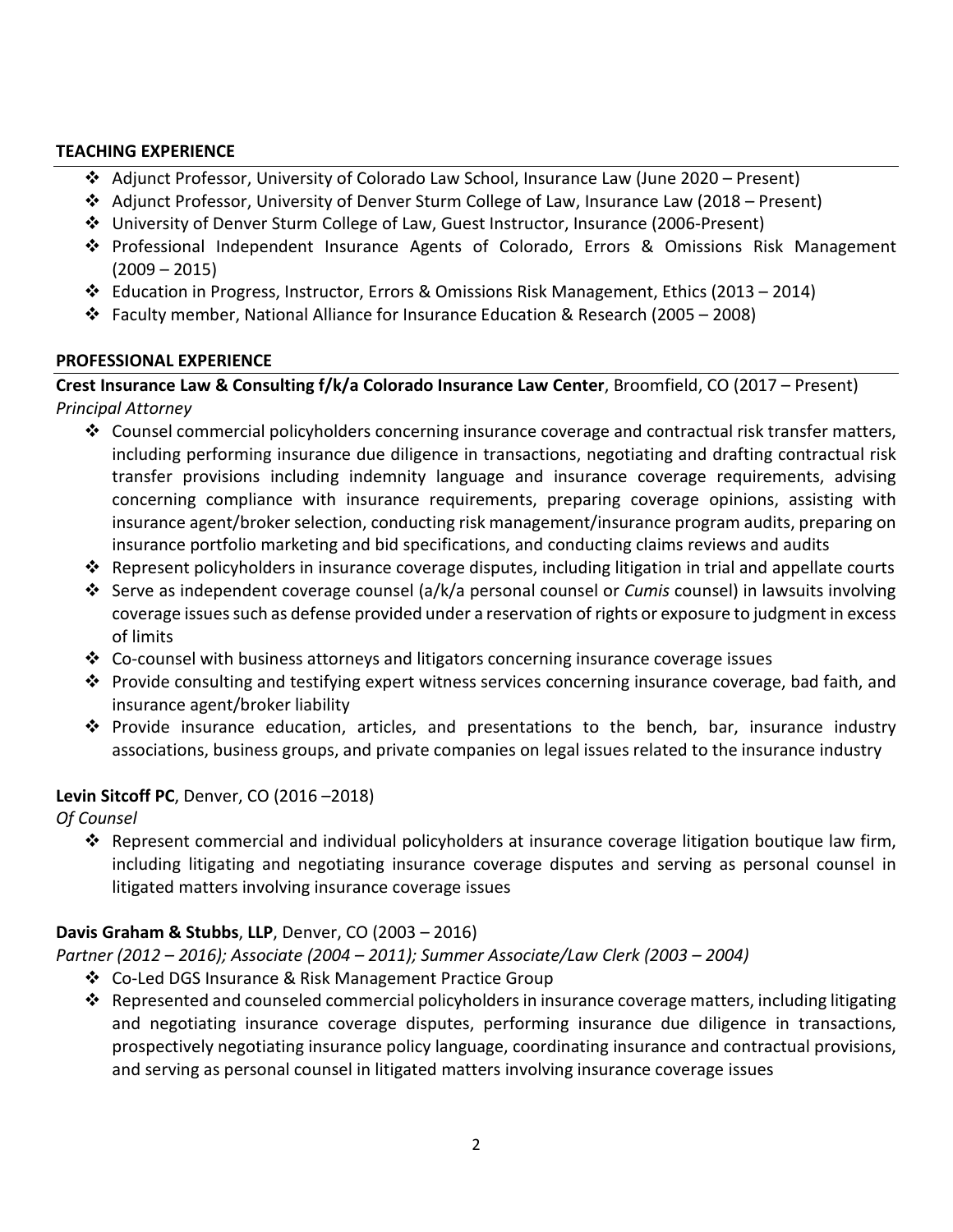- $\clubsuit$  Defended insurance agents and brokers against errors & omissions lawsuits and counsel them concerning risk management, agency agreements, and internal corporate matters
- Advised insurance companies concerning insurance products, policy language, regulatory issues, and reinsurance matters
- $\div$  Defended professionals against malpractice/professional liability lawsuits
- Represented clients in contract matters, including drafting indemnification and insurance provisions and negotiating and litigating contract disputes
- Represented clients in natural resources and environmental disputes, including toxic tort litigation
- ❖ Prosecuted and defended appeals
- Chaired DGS Diversity & Inclusiveness Committee (2013 2016)

# **Talbot Agency, Inc.**, Albuquerque, NM & Englewood, CO (1995 – 2003)

### *Errors & Omissions Coordinator & Claims Manager*

- $\div$  Developed and implemented best practices standards for top-20 insurance brokerage, including conducting internal training and creating compliance and reporting system for agents and support staff
- $\cdot$  Conducted internal investigations of errors & omissions claims
- Supervised outside counsel defending errors & omissions litigation
- Reported to general counsel, CFO, and parent corporation concerning errors & omissions claims and risk management issues
- As Claims Manager, liaised between brokerage's major commercial clients and insurers concerning coverage disputes, claims service issues, and loss control matters
- $\cdot$  Supervised claims professionals in responding to client claims issues

# **University of Denver Sturm College of Law** (Spring 2003)

### *Research Assistant to Professor George "Rock" Pring*

Researched and co-authored book sections concerning international mining abatement law

### **American Civil Liberties Union** (Denver, CO, 2003 – 2004)

*Intake Volunteer*

 $\cdot \cdot$  Processed and screened submissions from prospective clients

### **Project Safeguard**, Denver, CO (2000 – 2002)

*Courtwatch Volunteer,* Pro Se *Divorce Clinic Volunteer*

- Monitored domestic violence case trends in Denver County Court
- Provided clients with *pro se* divorce guidance

### **Latin American Research & Service Agency**, Denver, CO (2001 – 2002)

### *Legal Intern*

❖ Researched legal issues affecting Colorado Latino community

# **Colorado Soccer Referee Association**, Denver, CO (2000 – 2001)

Officiated Youth Competitive and Adult Recreational Soccer Games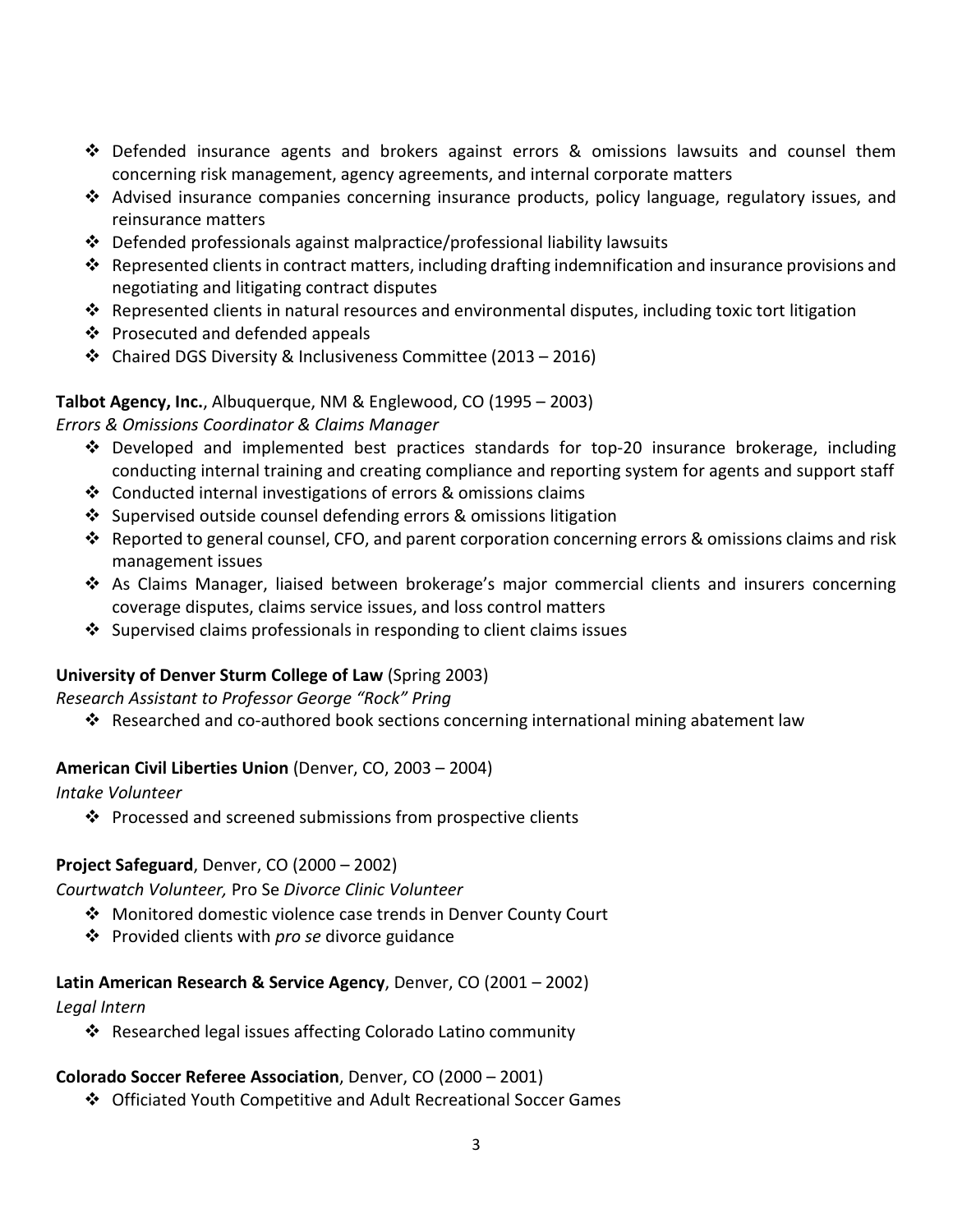### **New Mexico Soccer Referee Association**, Albuquerque, NM (1998 – 2000)

❖ Officiated Adult Recreational Soccer Games

# **CNA Insurance Companies**, Chicago, IL, & Melville, NY (1994 – 1995)

*Claims Reengineering Team Member* 

- As part of select Home Office team, worked with McKinsey & Co. consultants to audit workers compensation claims files to identify, develop, and implement best practices
- Led litigation reduction pilot in NYC branch
- $\cdot$  Developed litigation reduction program rollout to all branches

# **CNA Insurance Companies***,* Denver, CO (1992 – 1995)

*Senior Claims Representative, Workers Compensation*

- $\clubsuit$  Investigated, managed, and settled workers compensation claims in four states
- ❖ Supervised outside counsel defending contested claims
- Supervised independent adjusters in New Mexico

# **Crawford & Company**, Englewood, CO, and Greeley, CO (1991 – 1992)

*Multi-Line Claims Adjuster*

- $\div$  Investigated, managed, and settled CGL, auto, workers compensation, property, and PIP claims for insurer and self-insured clients, including field investigations and appraisals
- $\div$  Supervised outside counsel defending contested and litigated claims

# **Greengard Senter Goldfarb & Rice**, Denver, CO (1987 – 1991)

### *Administrative Assistant*

 $\cdot \cdot$  Performed billing and accounting tasks for insurance defense law firm

### **CNA Insurance Companies**, Denver, CO (Summer 1986)

*Underwriting & Rating Assistant*

- $\cdot$  Assembled insurance policies for underwriting group
- $\triangle$  Assisted rating group with investigating prospective policyholders

### **PUBLICATIONS**

- "Chapter 10 Environmental Insurance," *Regulation of Colorado Real Property*, Continuing Legal Education in Colorado, Inc. (3d ed. 2021) (contributing editor/author)
- "Insurtech in Underwriting and Claims Processing," *The Brief*, ABA TIPS, Vol. 50. No. 2 (Winter 2021)
- "Insurer Bound by Agent's Representation of Additional Insured Status in Certificate of Insurance," *Colorado Insurance News* (November 2019)
- "Hail No! Your Insurance May Not Cover Water Damage from Hail Accumulation," *Colorado Insurance News* (September 2019)
- "Insurance Coverage for Cryptocurrency Risks Not Cryptic but Not Settled," *Law Week Colorado* (August 5, 2019, *reprinted with permission in CBA Business Law Section Newsletter*, September 2019)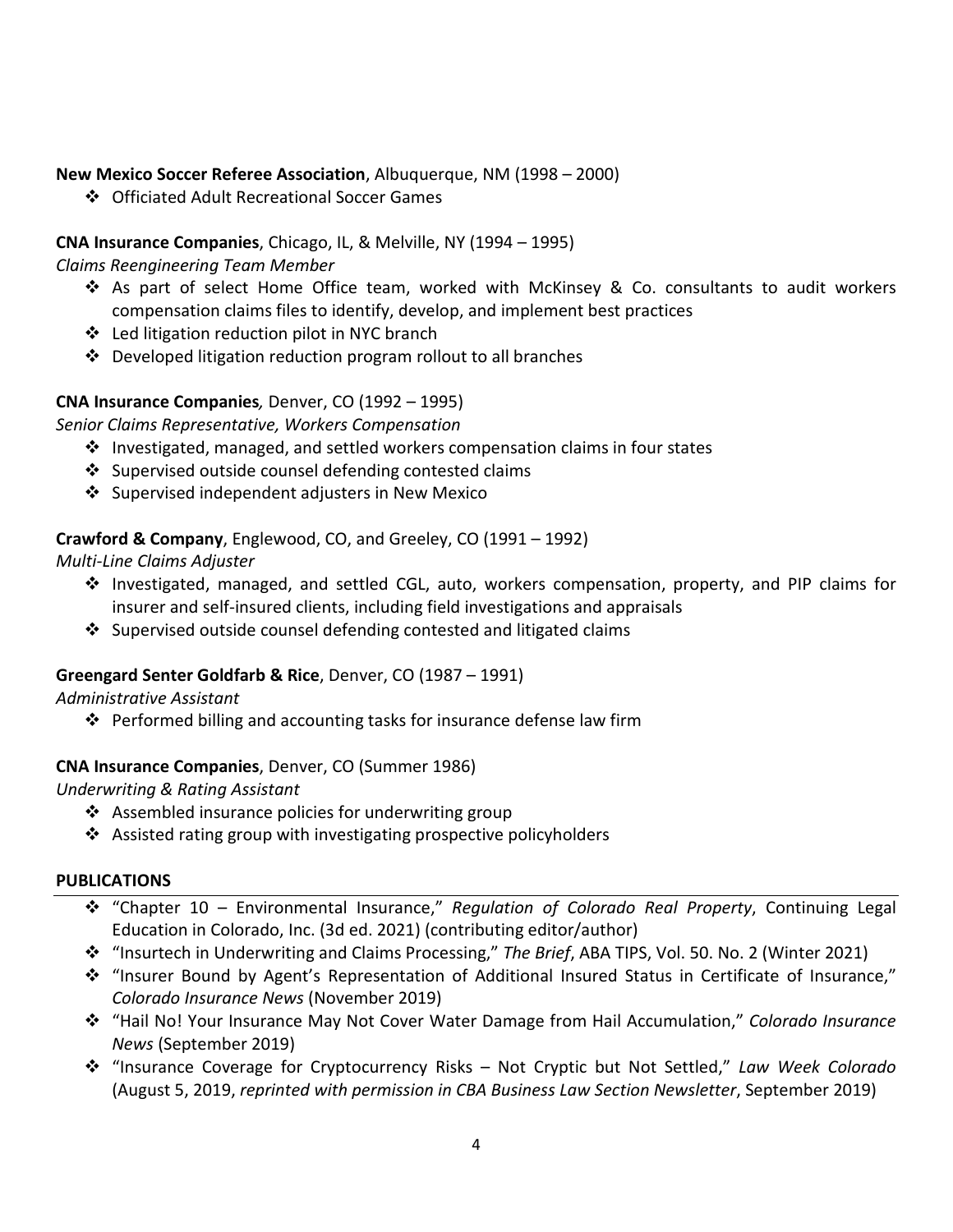- "E-Scooters Are Everywhere Now, but Insurance Coverage for Riders Is Nowhere," *ABA Tort Trial & Insurance Practice Law Journal*, Vol. 54 Issue 2 (July 2019, *reprinted with permission in Insurance Research Letter*, Vol. 22, No. 8, August 2019)
- "Colorado Supreme Court: Prejudgment Interest Applies to Garnishment Awards," *Law Week Colorado* (December 17, 2018)
- "Yours or Mine? The interplay between indemnity clauses and additional insured coverage," *Law Week Colorado* (October 22, 2018)
- "Solo Not Alone Consulting Lawyers and Other Professionals When Starting Your Own Firm," *The Docket*, Denver Bar Association (August/September 2017)
- "Ethical Considerations with Providing Insurance Coverage Advice to Cannabis-Related Businesses," American Bar Association Tort Trial & Insurance Practice Section Insurance Coverage Litigation Committee Midyear Meeting (February 24, 2017)
- "New Law Firm Aims to Fill Colorado's 'Coverage Gap,'" *Law Week Colorado*, January 23, 2017
- "Certificates of Insurance: Five Things Construction Lawyers Should Know," *Law Week Colorado*, Vol. 14, No. 43 (October 24, 2016)
- "Double Agents, Order-Takers, and Special Advisors—The Producer's Intriguing Role in Coverage Disputes," *ABA Tort, Trial & Insurance Practice Section Insurance Coverage Litigation Committee Newsletter* (Spring 2016)
- "Legal Lowdown Quarterly Summary of Recent Colorado Insurance Cases," *Colorado Insurance News* (December 2015)
- "Non-Opinion by Colorado Supreme Court Could Increase Agents' Liability," *Colorado Insurance News* (September 2015)
- "Transferring Insurance Benefits In Corporate Transactions May Have Just Gotten A Little Easier, But It's Still A Tricky Task," Davis Graham & Stubbs LLP Client Alert (September 2015)
- "Yours, Mine, Ours. Just Whose Agent is it Anyway?," *The SIRMon: News From the ABA Self-Insurers and Risk Managers Committee* (June 1, 2012)
- "Insurance Provisions of a Contract May be Fraught with Problems," *Denver Business Journal* (April 17, 2012)
- "Don't Count on Predecessors' Liability Policy," *Colorado Insurance News* (August 2009)
- "Corporate Successors Barred from Tapping Policies for Historic Liabilities?," Davis Graham & Stubbs LLP Client Alert (June 2009)
- "AIG's Financial Troubles: What Do They Mean For Me?," Davis Graham & Stubbs LLP Client Alert (October 2008)
- "Liability Insurance: Notice-Prejudice After *Friedland*" (with Marilyn Chappell), *The Colorado Lawyer* (May 2006)
- "How to Deal with Mass-Tort Litigation and Stay Out of Hot Water Yourself!," *Resources Magazine* (Summer/Fall 2005)
- "Twenty Years in Tahoe-Sierra Why It's Right and Why It's Not a Satisfactory Solution," *Denver University Law Review*, 80 Denv. U. L. Rev. 199 (2002)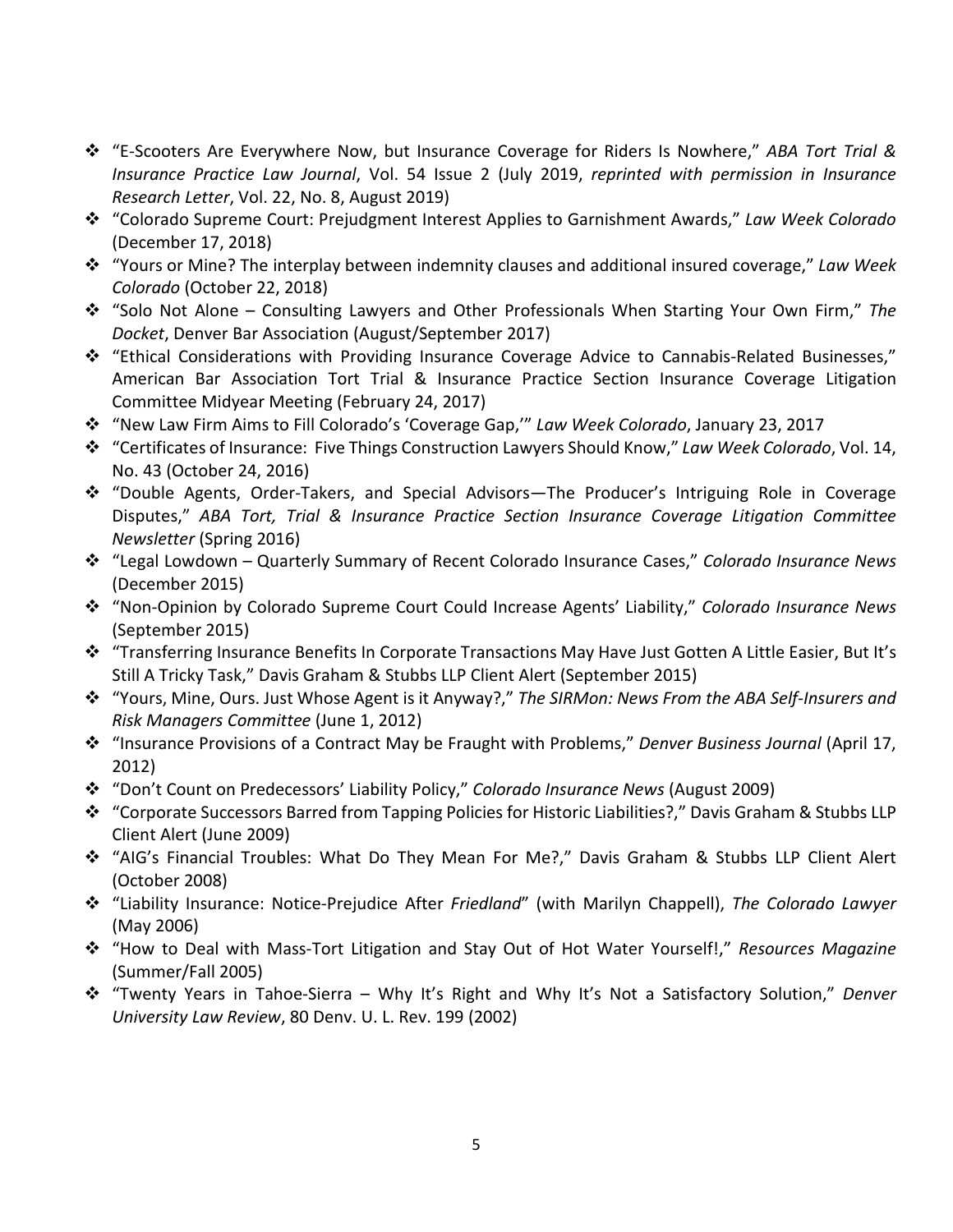#### **PRESENTATIONS**

- *Expert Ethics Entanglements: Avoiding Ethics Problems with Experts*, CBA Solo-Small Firm Institute, June 16, 2021
- *A Deep Dive into the Duty to Defend*, CBA Insurance Committee Community Forum (March 23, 2021)
- *Expert Ethics Entanglements: Avoiding Ethics Problems with Experts*, LexVid Services, Inc. (recorded December 21, 2020)
- *Implications of the Differing Roles of Insurer-Assigned Defense Counsel and the Policyholder's Personal Counsel in Mediation*, CBA-CLE 14th Annual Colorado ADR Conference (October 27, 2020)
- *Professionalism and Expert Witnesses — Best Practices for Keeping You and Your Expert on the Right Side of the Ethical Line, While Still Advancing Your Client's Very Best Case*, 2020 CBA Litigators Summit (September 25, 2020) (Moderator and Panelist)
- *Insurance and COVID-19*, CBA Business Law Institute (September 9, 2020)
- *Business Interruption Insurance and COVID-19*, Better Business Boost Webinar, Better Business Bureau serving Greater Denver and Central Colorado (July 9, 2020)
- *Cybersecurity Coverage Issues*, CBA-CLE COVID-19 Insurance Coverage Issues Webcast (June 26, 2020)
- *Independent Coverage Counsel aka Personal Counsel in Litigation Matters*, Lunch with LawBank (June 24, 2020)
- *Protecting Your Client's Business Income*, CBA-CLE Colorado Solo-Small Firm Institute (June 11-12, 2020) (On-Demand)
- *Business Interruption Insurance and COVID-19*, LawBank (May 18, 2020)
- *Good Robot/Bad Robot: Does Insurtech in Underwriting and Claims Processing Help or Hurt the Insurance Consumer?*, American Bar Association, Tort Trial & Insurance Practice Section, Insurance Coverage Litigation Committee 2020 Midyear Conference (February 20, 2020)
- *The Red-Headed Stepchild: The Crucial but Overlooked Role of Insurance Contracts in Business*, LawBank (December 3, 2019)
- *Learning to Love Insurance Cases* (with Jennifer Arnett and Jeff Kichaven), 13th Annual Colorado Bar Association Alternative Dispute Resolution Conference (October 31, 2019)
- *The Red-Headed Stepchild: The Crucial but Overlooked Role of Insurance Contracts in Business*, Colorado Housing and Finance Authority (June 27, 2019)
- *Ethics: Fee Arrangements & Ethical Obligations*, University of Denver Sturm College of Law Venture Law Society's Second Annual Venture Law Summit (March 29, 2019)
- *The Red-Headed Stepchild: The Crucial but Overlooked Role of Insurance Contracts in Business*, Colorado Hispanic Bar Association membership meeting & CLE (March 22, 2019)
- *Gimme Some Credit! Credit Risk Insurance Coverage Issues*, American Bar Association Tort Trial & Insurance Practice Section Insurance Coverage Litigation Committee Midyear Meeting (February 22, 2019)
- *Overcoming Hurdles to Insurance Recovery for Legacy Environmental Site Clean-ups*, Colorado Bar Association Environmental Law Section (December 18, 2018)
- *Building Your Brand*, Colorado Women's Bar Association (October 6, 2017)
- *The Red-Headed Stepchild: The Crucial but Overlooked Role of Insurance Contracts in Business*, University of Colorado at Denver Risk Management and Insurance Advisory Council Meeting (October 5, 2017)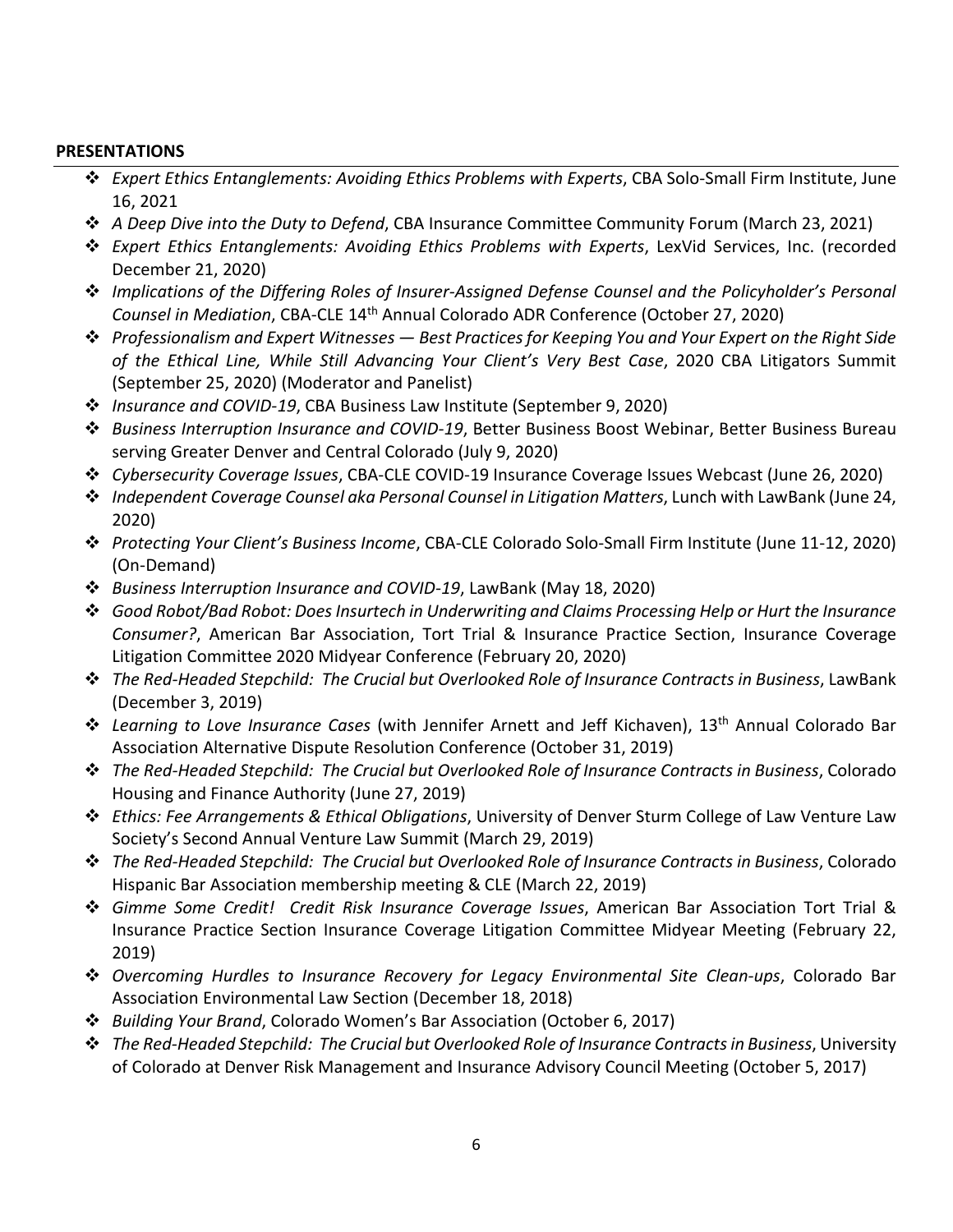- *To Err Is Human – But Actionable: Legal Issues for Producers in Achieving Effect Contractual Risk Transfers*, Consolidated Agencies (May 18, 2017)
- *Double Agents, Order-Takers, And Special Advisors: Legal Issues Surrounding Producers*, The Agency Network (May 4, 2017)
- *Professional Liability Exposures for Real Estate Professionals*, Professional Liability Underwriting Society Southwest Chapter Annual Conference (April 20, 2017)
- *Legalized Marijuana: Ethical And Insurance Coverage Implications Of Risk And Insurance For Marijuana-Related Operations*, American Bar Association Tort Trial & Insurance Practice Section Insurance Coverage Litigation Committee Midyear Meeting (February 24, 2017)
- *Broker Liability – When and How Does This Arise?*, Colorado Trial Lawyers Association 2016 Insurance Seminar (October 14, 2016)
- *Drafting Insurance Requirement Provisions*, Clear Law Institute (October 26, 2015, *encore presentations* January 19, 2016, August 8, 2016, and March 22, 2017, September 7, 2017)
- *Double Agents, Order-Takers, And Special Advisors—The Producer's Intriguing Role In Coverage Disputes*, ABA Tort, Trial & Insurance Practice Section Insurance Coverage Litigation Committee Midyear Meeting (February 2016)
- *Oilfield Master Service Agreement Fundamentals*, Davis Graham & Stubbs LLP, December 3, 2015
- *Cybersecurity Contracting and Liability: The In-House Perspective*, Association of Corporate Counsel Colorado Chapter (November 12, 2015)
- *Data Security: Fiduciary Duties & Risk Management*, Colorado Bar Association Rocky Mountain Intellectual Property & Technology Institute (May 2015)
- *Drafting Insurance Requirement Provisions in Commercial Contracts – Mitigating Risk and Maximizing Coverage for Losses, Navigating Interplay With Contractual Indemnification*, Strafford Publications Webinar (June 29, 2015; *encore presentation* December 1, 2016)
- *Key Legal Developments*, 2015 Professional Independent Insurance Agents of Colorado Leadership Conference (May 14, 2015)
- *Berkshire Hathaway's "Retroactive Reinsurance" – Systematic Bad Faith or Simple Risk Transfer?*, American Bar Association Tort Trial & Insurance Practice Section Insurance Coverage Litigation Committee Midyear Meeting (February 2015)
- *Cybersecurity: Guidance for the Entire Enterprise*, Davis Graham & Stubbs LLP, January 29, 2015
- *Ins and Outs of Environmental Insurance in Brownfields Development*, Davis Graham & Stubbs LLP (December 2, 2014)
- *Errors & Omissions – A Mock Trial*, Professional Independent Insurance Agents of Colorado Leadership Conference (May 1, 2014)
- *Voices Crying in the Wilderness: Make Ye Straight the Path to Ethics and Reduced Legal Fees,* American Bar Association Tort Trial & Insurance Practice Section Insurance Coverage Litigation Committee Midyear Meeting (February 21, 2014)
- *Cyber Crimes, Ethics & Social Media: What You Need to Know*, 2013 Hispanic National Bar Association Annual Convention (September 5, 2013)
- *The Duties and Liabilities of the Insurance Broker in Coverage Litigation: Persistent Challenges, Emerging Issues, and Responsive Strategies for Agents, Brokers, Policyholders*, American Bar Association Tort Trial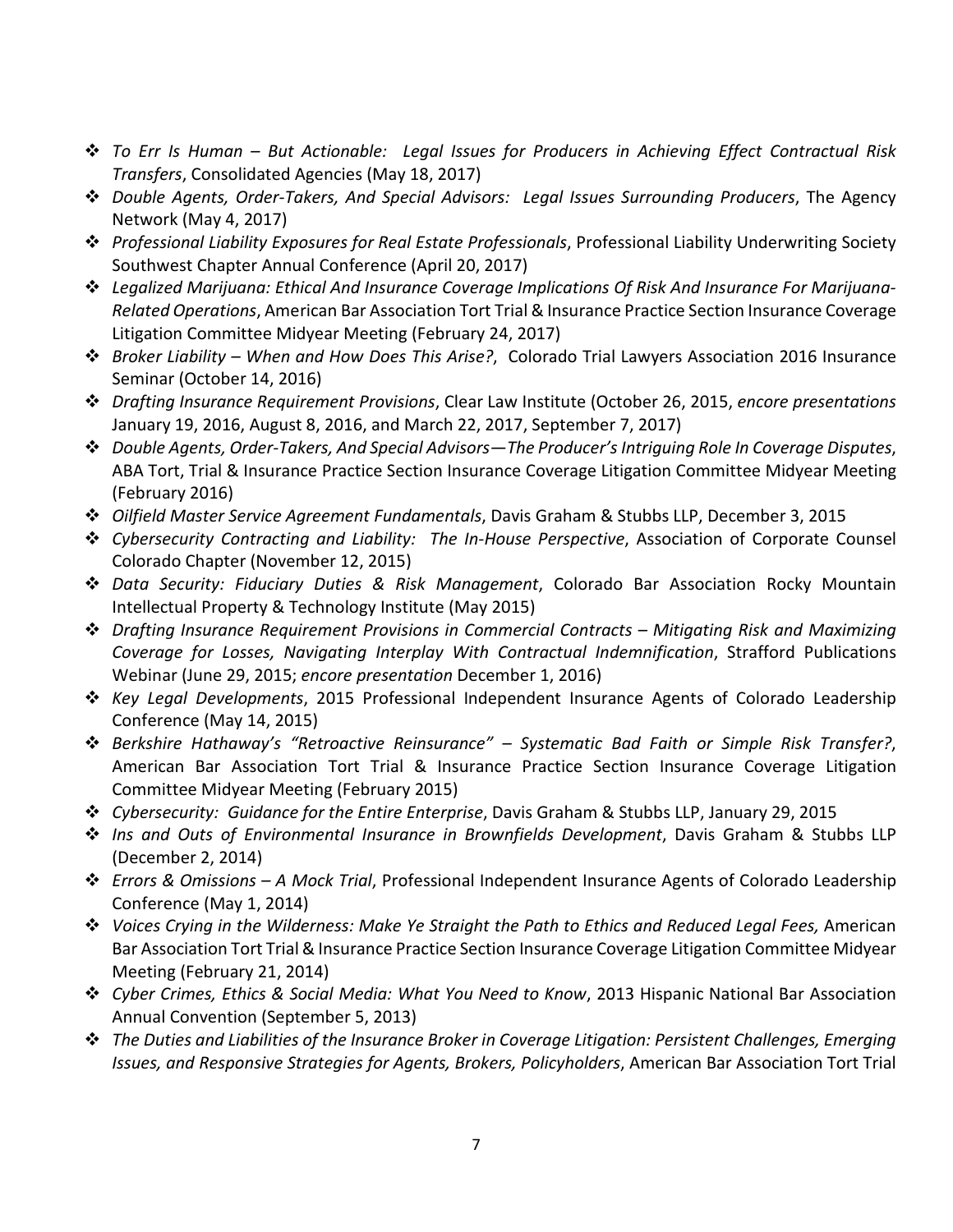& Insurance Practice Section Insurance Coverage Litigation Committee Midyear Meeting (February 15, 2013)

 *Intermediary Issues – Brokers and Agents in Coverage Disputes*, American Bar Association Tort Trial & Insurance Practice Section Insurance Coverage Litigation Committee Midyear Meeting (February 21, 2012)

#### **COURT ADMISSIONS**

- Colorado, 2004
- ❖ New Mexico, 2005
- U.S. District Court, Colorado, 2005
- U.S. District Court, Eastern District of Kentucky, 2006
- Tenth Circuit Court of Appeals, 2016
- *Pro hac vice* Illinois, California, Kentucky

#### **PROFESSIONAL DESIGNATIONS & EDUCATION**

- ◆ Certified Insurance Counselor, National Alliance for Insurance Education & Research (2002 2012)
- Trial Skills, National Institute for Trial Advocacy (2008)
- Depositions, National Institute for Trial Advocacy (2005)
- Associate in Risk Management, Insurance Institute of America (1996)
- Basic Property & Casualty Multiline Adjuster Training, Crawford & Company (1991)

#### **PROFESSIONAL & CIVIC RECOGNITION**

- Colorado Super Lawyers Insurance Coverage Litigation (2018 Present)
- $*$  Best Lawyers in America, Insurance Law, Litigation—Insurance (2018 Present)
- Tier 1 Colorado "Best Law Firm" in Insurance Law, U.S. News—Best Lawyers (2019 Present)
- Martindale-Hubbell AV Preeminent Rated (2014 Present)
- $\div$  5280 Magazine Top Lawyer (2021 2022)
- Barrister's Best "Best Insurance Lawyer for Plaintiffs," Law Week Colorado (2017, 2020)
- International Advisory Experts Award: Insurance (Colorado) (2020)
- $\cdot$  Top Latino Lawyer, Latino Leaders Magazine (2017 2020)
- Monte Pascoe Denver Civic Leadership Award (2019)
- $\dots$  Colorado Super Lawyers Rising Star Insurance Coverage Litigation (2013 2014)
- ❖ AVVO Rating 10/10

#### **BAR ASSOCIATION MEMBERSHIP**

#### **American Bar Association**

Vice Chair, Tort, Trial & Insurance Section Insurance Coverage Litigation Committee

### **American Association for Justice**

- Member, Insurance Law Section (2021 Present)
- Member, COVID-19 Business Interruption Task Force (2021 Present)

#### **Colorado Bar Association**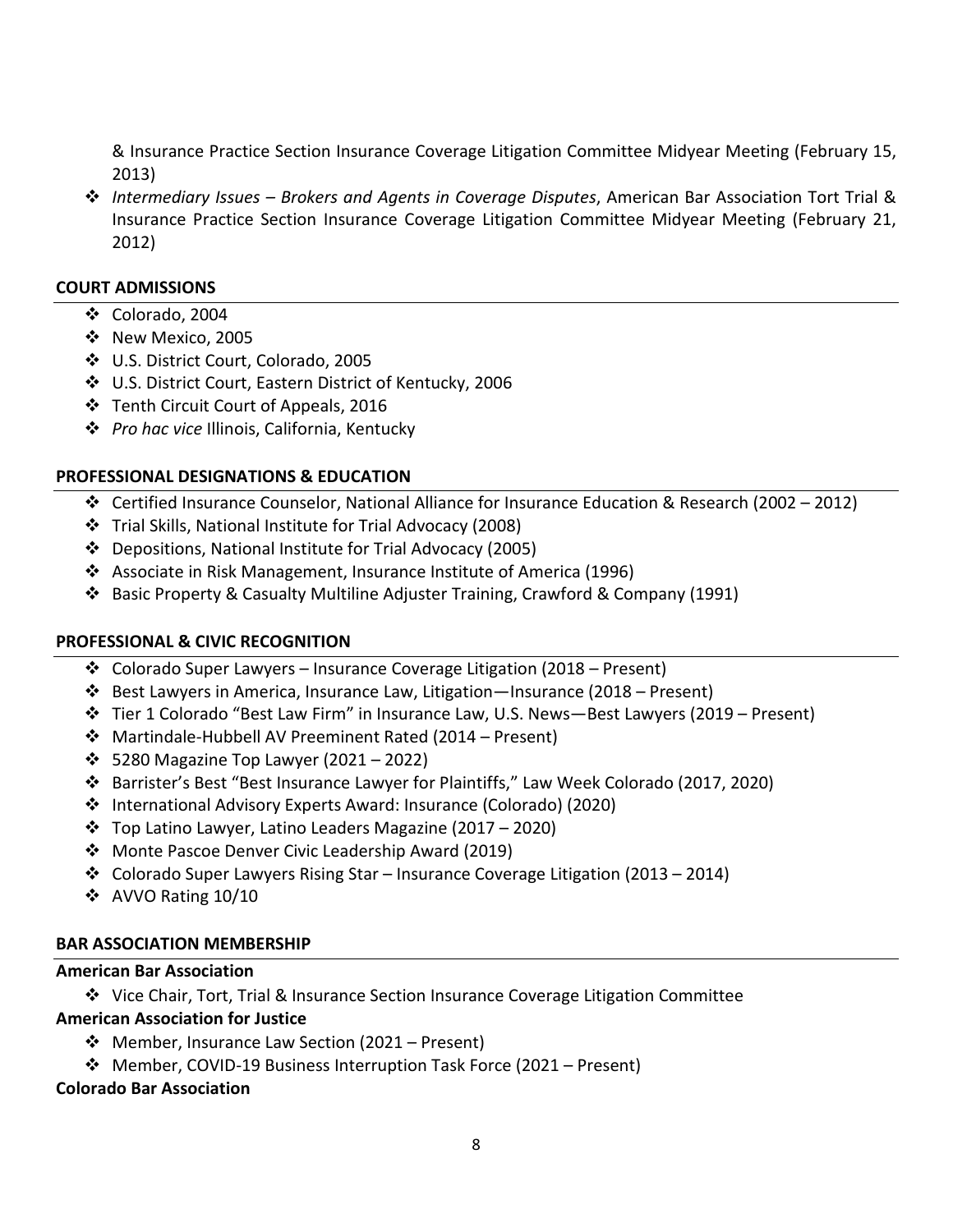- Board Member, *The Colorado Lawyer* (2020 Present)
- At Large Policyholder Member Representative, Insurance Committee (2020 Present)
- $\cdot$  Board Member, Business Law Section (2019 2021)
- $\div$  Board of Governors (2007 2009)
- Co-Chair, Diversity in the Legal Profession Committee (2005-2007)

# **Denver Bar Association**

- $\div$  Member (2004 2021)
- $\div$  Board of Trustees (2007 2009)

# **Adams-Broomfield Bar Association**

Member (2017 – Present)

# **Colorado Trial Lawyers Association**

Member, Bad Faith Committee and *Amicus Curiae* Committee (2016 – Present)

# **Colorado Hispanic Bar Association**

- $\div$  Member (2001 Present)
- $\div$  President (2010)
- $\div$  Treasurer (2007 2009)
- $\div$  Board of Directors (2004 2012, 2014, 2016)

# **Hispanic National Bar Association**

 $\div$  Member (2009 – Present)

### **OTHER PROFESSIONAL ASSOCIATIONS**

- Member, American Association of Insurance Management Consultants (2019 Present)
- Member, ForensisGroup, Inc. (2020 Present)
- Member, Insurance Expert Network (2019 2020)
- Associate Member, Professional Independent Insurance Agents of Colorado (2010 2020)
- Associate Member, Risk & Insurance Management Society, Rocky Mountain Chapter (2011 to 2020)
- Member, Colorado Hispanic Chamber of Commerce (2017 Present)
- $\clubsuit$  Board Member, Professional Liability Underwriting Society, Southwest Chapter (2015 2017)
- $\cdot$  Member, Society of Certified Insurance Counselors (2002 2012)

### **COMMUNITY SERVICE**

- $\div$  Member, Colorado Division of Insurance, Consumer Insurance Council (2020 2021)
- $\cdot \cdot$  Professional Mentor, University of Denver Sturm College of Law (2004 2014, 2019 2021)
- $\cdot$  Board Member, Denver Urban Debate League (2015 2021)
- $\dots$  Board Member, Colorado Hispanic Bar Association Foundation (2018 2021)
- $\cdot$  Mentor, Law School ... Yes We Can Mentorship Program (2014 2021)
- *Pro Bono* Attorney, Metro Volunteer Lawyers (2008 2020)
- $\dots$  Board Member, University of Denver Daniels College of Business Alumni Advisory Board (2015 2016)
- Election Protection Volunteer, Colorado Lawyers Committee (2014)
- $\div$  Volunteer, Colorado Lawyers Committee School Discipline Taskforce (2014 2015)
- $\cdot \cdot$  Professional Advisor, A Walk to Remember (2012 2014)